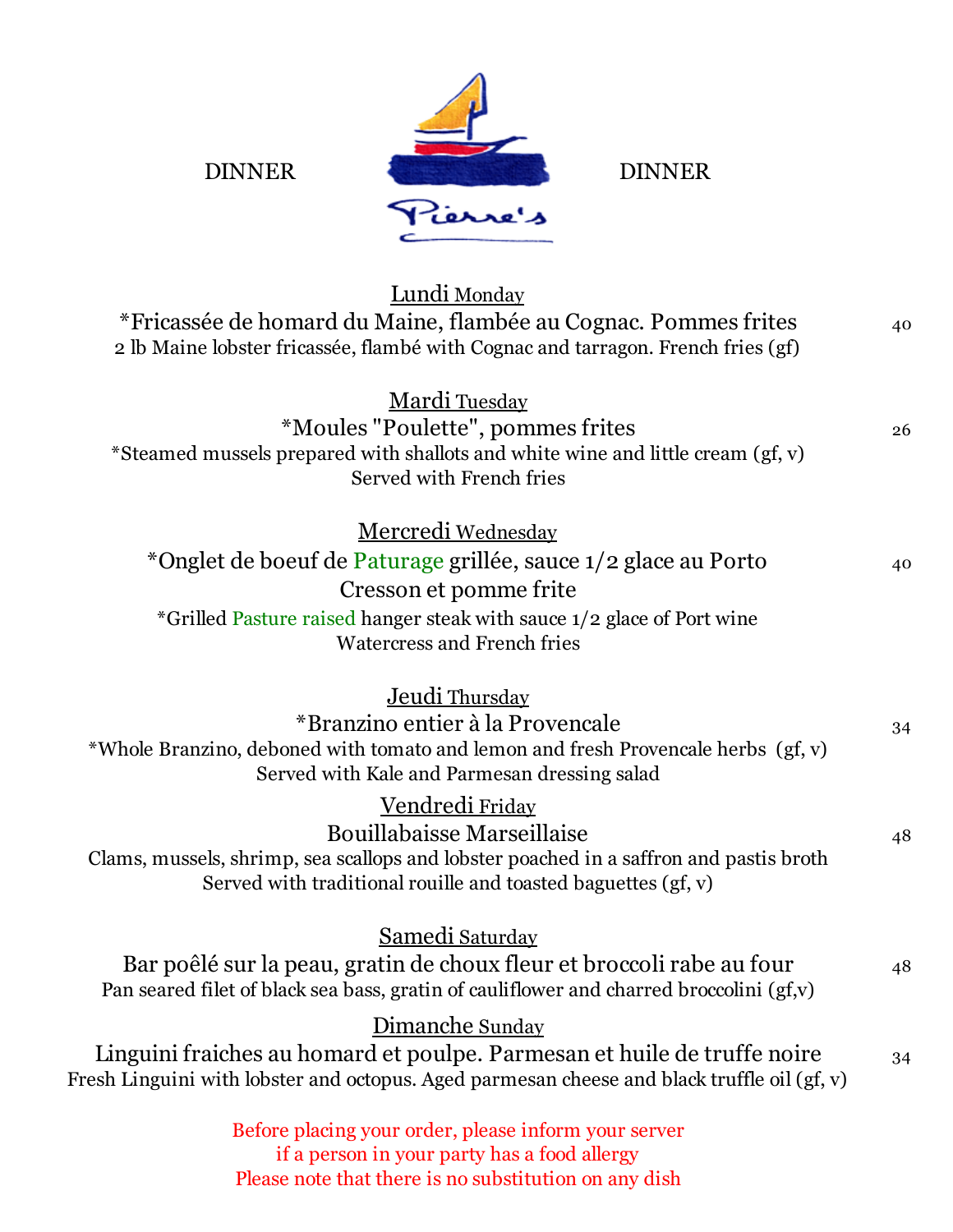## SOUPES, SALADES ET APPETIZERS

| Bread from Blue Duck Bakery and Butter from Vermont                                                                                                                                     | 5     |
|-----------------------------------------------------------------------------------------------------------------------------------------------------------------------------------------|-------|
| Bisque de homard, rouille, toast de baguette et Gruyère rapé<br>Lobster bisque with sides of rouille dressing<br>Toasted baguette and shreded Gruyère cheese                            | 22    |
| Gazpacho comme à Ibiza, pastèque et 0% yaourt Grec<br>Ibiza style gazpacho with fresh Long Island tomatoes (v)<br>Watermelon and 0% Greek yogurt                                        | 22    |
| Salade de homard à l'estragon frais et Cognac<br>Lobster salad with fresh tarragon, dices of apple, special Cognac dressing (gf)                                                        | 35    |
| Céviche de poulpe à la tomate, citron vert, coriandre et avocat<br>Octopus ceviche with tomatoes, cilantro, lime juice and avocado                                                      | 26    |
| *Tartare de thon, avocat, graines de sésame et pommes paille<br>Tuna tartar with avocado, creamy wasabi dressing, toasted sesame seed<br>Served with shoe string potatoes               | 38    |
| Crabe poèlé, pommes paille et sauce aux poivrons rouge<br>Pan-seared soft shell crab with shoe string potatoes and a mild red pepper sauce                                              | 28/40 |
| Tarte flambée Alsacienne aux lardons et oignons<br>Thin crust topped with fromage blanc, onions, and bacon                                                                              | 26    |
| *Huîtres de la baie de Peconic<br>Peconic bay oysters on the half shell, with mignonette $\&$ lemon (gf, v)                                                                             | P/A   |
| Salade de tomate à la mangue et avocat<br>Organic Heirloom tomato with fresh mango and avocado (gf, v, vg)<br>Topped with lemon juice and virgin olive oil.                             | 24    |
| Asperges blanches d'Alsace à la vinaigrette d'échalotte<br>White asparagus from Alsace with a shallot vinaigrette                                                                       | 42    |
| Endive et frisée à la Fourme d'Ambert, noix et poire fraiche<br>Vinaigrette au Sherry<br>Endive and frisee salad with Fourme d'Ambert, walnuts and fresh pear (v)<br>Sherry vinaigrette | 28    |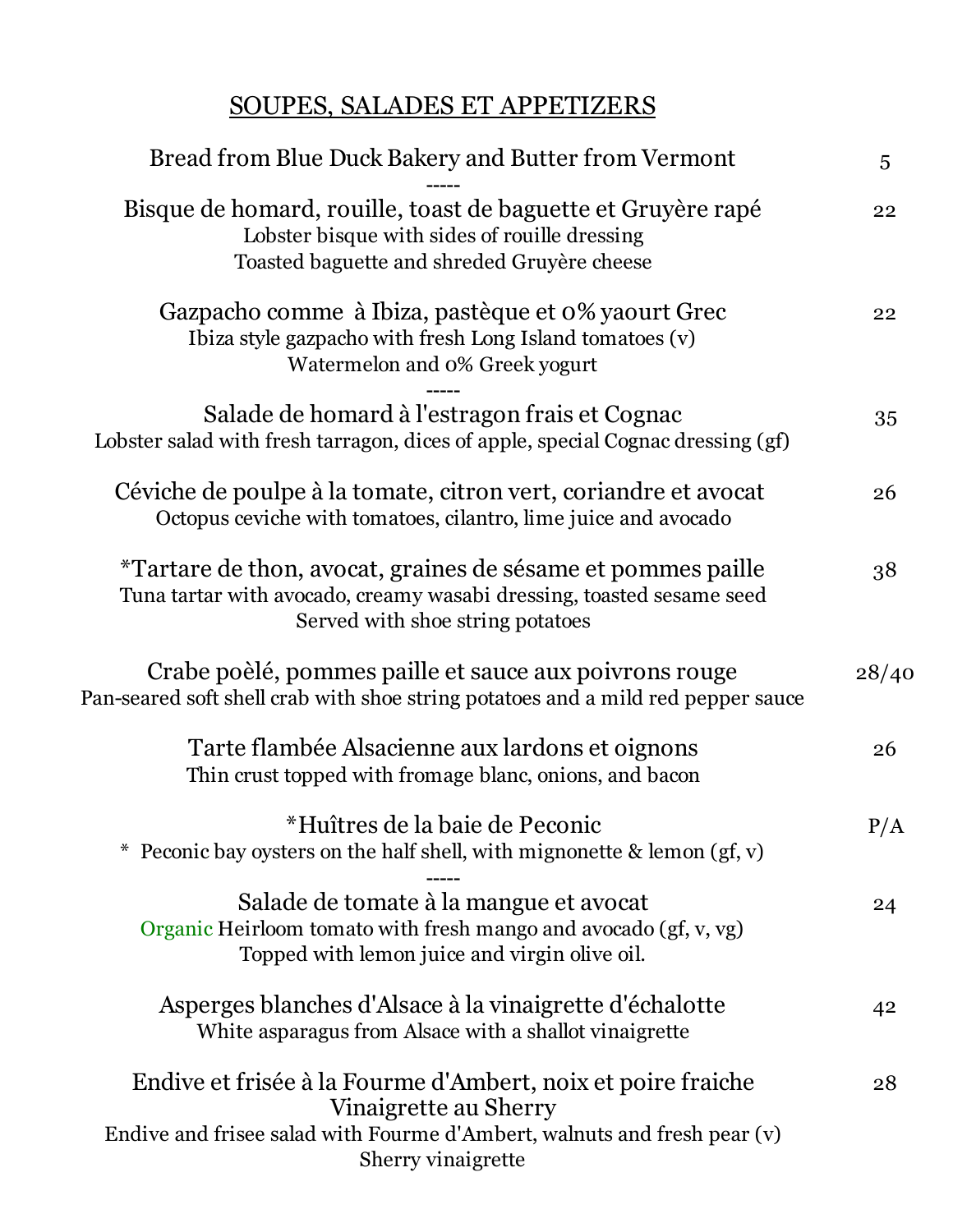| <b>LES PATES FRAICHES</b>                                                                                                                                                              |    |
|----------------------------------------------------------------------------------------------------------------------------------------------------------------------------------------|----|
| Fettuccini à la sauce au basilic, pignons, ail frais et parmesan                                                                                                                       | 28 |
| Fresh Fettuccini with our home made pesto sauce (v)                                                                                                                                    |    |
| Linguini fraiches au homard et poulpe<br>Parmesan et huile de truffe noire.<br>Fresh Linguini with lobster and octopus (gf, v)<br>Aged parmesan cheese and black truffle oil           | 44 |
| LA MER                                                                                                                                                                                 |    |
| *Moules "Poulette", pommes frites                                                                                                                                                      | 34 |
| *Steamed mussels prepared with shallots and white wine and little cream (gf, v)<br>Served with French fries                                                                            |    |
| Saumon poêlé sur la peau, flan de légumes, graines de quinoa et farro<br>Sauce beurre blanc                                                                                            | 42 |
| Crispy skin pan seared salmon, vegetable cake, quinoa and farro (v)<br>Beurre blanc dressing                                                                                           |    |
| *Bar du Pacifique, asperges, poireaux et purée de pommes de terre<br>Sauce beurre blanc                                                                                                | 48 |
| *Chilean sea bass, served with asparagus, potato purée and leek. Sauce beurre blanc                                                                                                    |    |
| *Tournedos de thon à la sauce vierge<br>Salade de Tabouleh et pommes paille<br>*Grilled tuna steak with an olive oil and lemon juice dressing<br>Tabouleh salad & shoe string potatoes | 50 |
| *Branzino entier à la Provencale<br>*Whole Branzino, deboned with tomato and lemon and fresh Provencale herbs (gf, v)<br>Served with Kale and Parmesan dressing salad                  | 44 |
| Fricassée de homard du Maine, flambée au Cognac et estragon frais<br>Pommes frites                                                                                                     | 48 |
| Fricassée of lobster from Maine, flambé with Cognac and fresh tarragon (gf, v)<br>Served with French fries                                                                             |    |
| *Homard du Maine, poché ou grillé. Pommes frites<br>* 2 lb lobster, steamed or broiled, served with French fries (gf, v)                                                               | 48 |
| * Consuming raw or undercooked meats, fish, shellfish or fresh shell eggs may increase<br>your risk of food-born illness, especially if you have certain medical conditions            |    |

(v) Vegetarian (vg) vegan (gf) gluten free